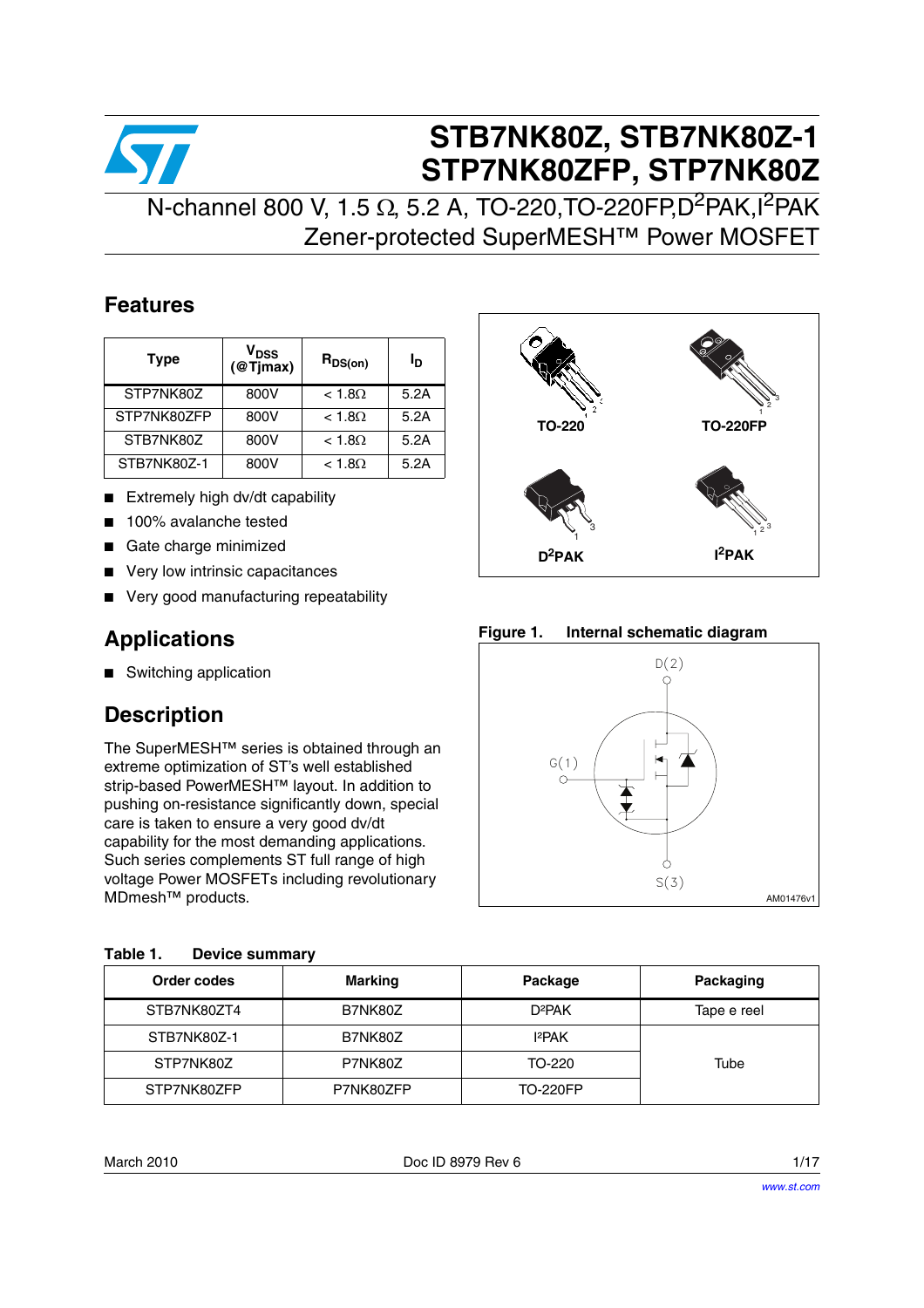# **Contents**

| 1                       |                                                                                                                                   |  |
|-------------------------|-----------------------------------------------------------------------------------------------------------------------------------|--|
| $\overline{2}$          |                                                                                                                                   |  |
|                         | 2.1 Electrical characteristics (curves) (example 2.1 Electrical characteristics (curves) (example 2.1 Electrical contracts of $6$ |  |
| 3                       |                                                                                                                                   |  |
| $\overline{\mathbf{4}}$ |                                                                                                                                   |  |
| 5                       |                                                                                                                                   |  |
| 6                       |                                                                                                                                   |  |

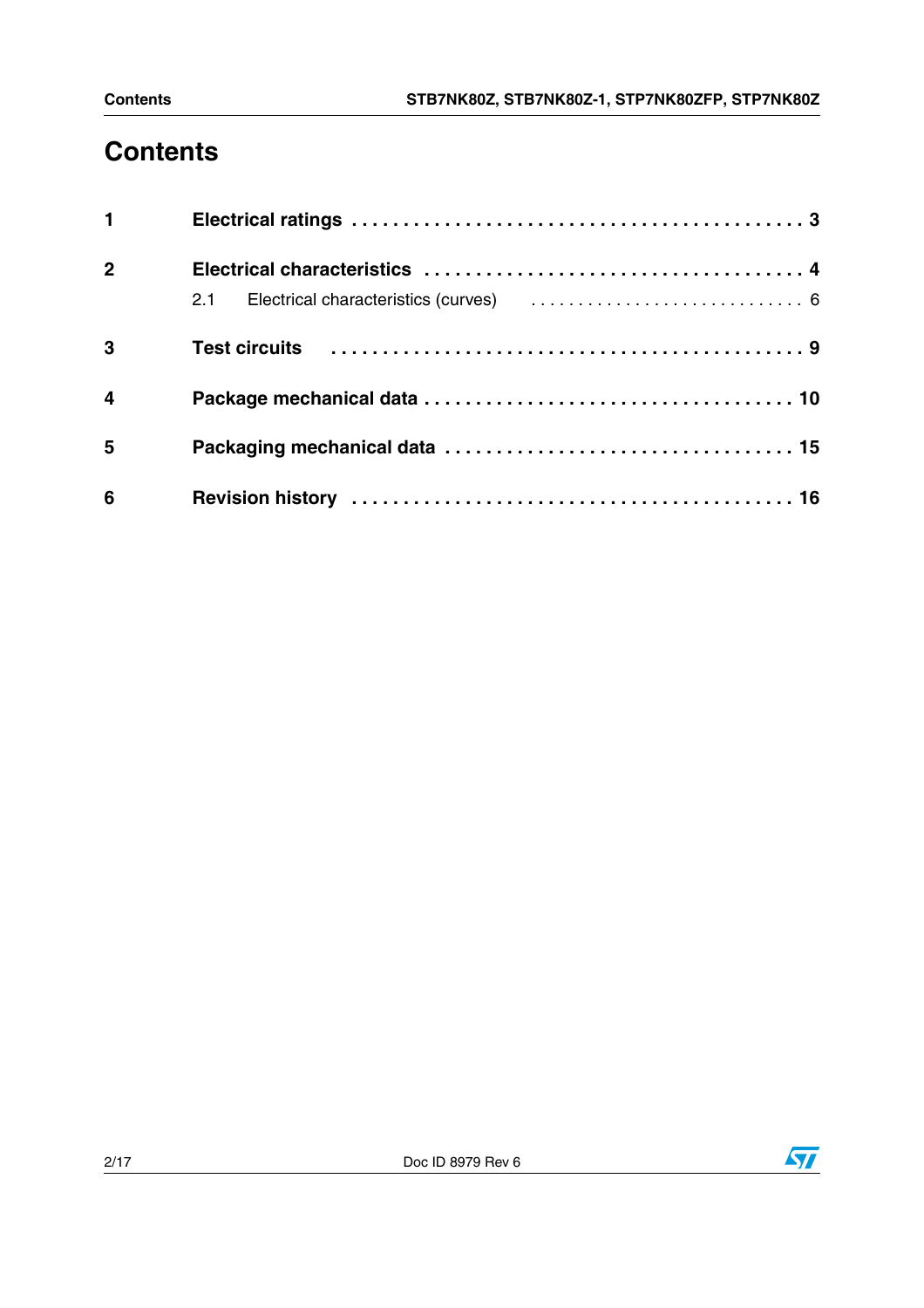# <span id="page-2-0"></span>**1 Electrical ratings**

| Table 2. | Absolute maximum ratings |  |
|----------|--------------------------|--|
|          |                          |  |

|                                     |                                                                                                             | Value  |                      |              |                 |                    |
|-------------------------------------|-------------------------------------------------------------------------------------------------------------|--------|----------------------|--------------|-----------------|--------------------|
| Symbol                              | <b>Parameter</b>                                                                                            | TO-220 | $D^2$ PAK $ I^2$ PAK |              | <b>TO-220FP</b> | Unit               |
| $V_{DS}$                            | Drain-source voltage ( $V_{GS} = 0$ )                                                                       |        |                      | 800          |                 | V                  |
| $V_{GS}$                            | Gate- source voltage                                                                                        |        |                      | ± 30         |                 | $\vee$             |
| I <sub>D</sub>                      | Drain current (continuous) at $T_C = 25 °C$                                                                 |        | 5.2                  |              | $5.2^{(1)}$     | A                  |
| I <sub>D</sub>                      | Drain current (continuous) at $T_c = 100 °C$                                                                |        | 3.3                  |              | 3.3(1)          | $\mathsf{A}$       |
| $I_{DM}$ <sup>(2)</sup>             | Drain current (pulsed)                                                                                      | 20.8   |                      | $20.8^{(1)}$ | A               |                    |
| $P_{TOT}$                           | Total dissipation at $T_C = 25^{\circ}C$                                                                    | 125    |                      | 30           | w               |                    |
|                                     | Derating factor                                                                                             |        | 1                    |              | 0.24            | $W$ <sup>o</sup> C |
| $V_{ESD(G-S)}$                      | Gate source ESD<br>(HBM-C=100 pF, R=1.5 k $\Omega$ )                                                        | 4000   |                      |              | $\vee$          |                    |
| $dv/dt$ <sup><math>(3)</math></sup> | Peak diode recovery voltage slope                                                                           |        |                      | 4.5          |                 | V/ns               |
| V <sub>ISO</sub>                    | Insulation withstand voltage (RMS) from<br>all three leads to external heat sink<br>(t=1 s; $T_C = 25 °C$ ) |        |                      |              | 2500            | $\vee$             |
| $T_i$<br>$T_{\text{stg}}$           | Max operating junction temperature<br>Storage temperature                                                   |        |                      | $-55$ to 150 |                 | $^{\circ}C$<br>°C  |

1. Limited only by maximum temperature allowed

2. Pulse width limited by safe operating area

3.  $I_{SD} \leq 5.2$  A, di/dt  $\leq 200$  A/µs,  $V_{DD} \leq V_{(BR)DSS}$ ,  $T_j \leq T_{JMAX}$ .

### Table 3. **Thermal data**

| <b>Symbol</b>         | <b>Parameter</b>                                  |      |  |     | $TO-220   D^2PAK   I^2PAK   TO-220FP$ | Unit |
|-----------------------|---------------------------------------------------|------|--|-----|---------------------------------------|------|
| $R_{\text{thi-case}}$ | Thermal resistance junction-case max              |      |  | 4.2 | $\degree$ C/W                         |      |
| $R_{\text{thi-amb}}$  | Thermal resistance junction-ambient max           | 62.5 |  |     | $\degree$ C/W                         |      |
| Tı.                   | Maximum lead temperature for soldering<br>purpose | 300  |  |     | °C                                    |      |

## **Table 4. Avalanche characteristics**

| Symbol          | <b>Parameter</b>                                                                                                              | <b>Value</b> | Unit |
|-----------------|-------------------------------------------------------------------------------------------------------------------------------|--------------|------|
| <sup>I</sup> AR | Avalanche current, repetitive or not-repetitive<br>(pulse width limited by Tj Max)                                            | 5.2          |      |
| $E_{AS}$        | Single pulse avalanche energy<br>(starting T <sub>J</sub> = 25 °C, I <sub>D</sub> = I <sub>AR</sub> , V <sub>DD</sub> = 50 V) | 210          | mJ   |

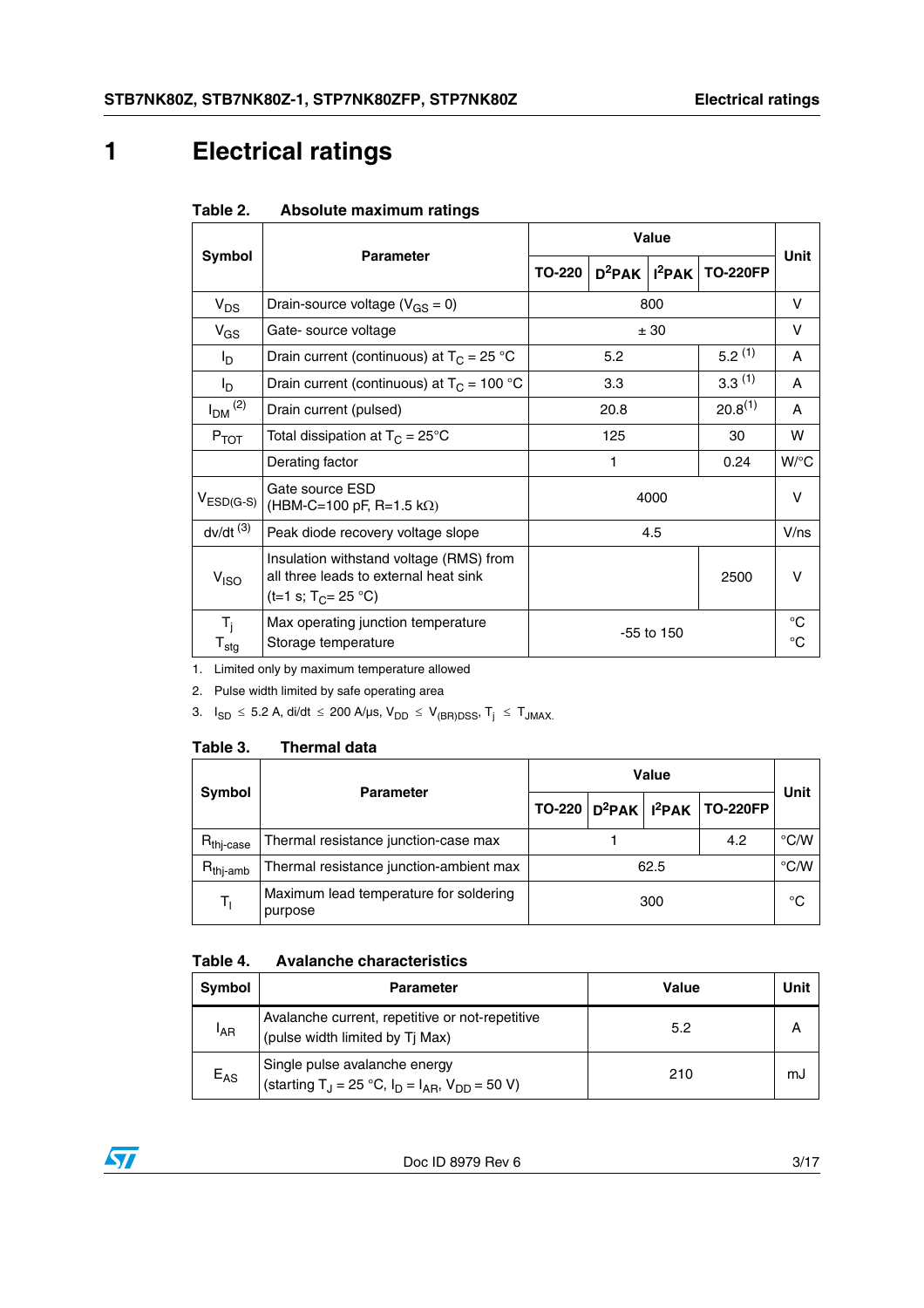## <span id="page-3-0"></span>**2 Electrical characteristics**

 $(T_{\text{CASE}} = 25 \text{ °C}$  unless otherwise specified)

| Symbol                  | <b>Parameter</b>                                    | <b>Test conditions</b>                                                  | Min. | Typ. | Max. | Unit     |
|-------------------------|-----------------------------------------------------|-------------------------------------------------------------------------|------|------|------|----------|
| $V_{(BR)DSS}$           | Drain-source<br>Breakdown voltage                   | $I_D = 1$ mA, $V_{GS} = 0$                                              | 800  |      |      | v        |
| <b>I</b> <sub>DSS</sub> | Zero gate voltage<br>Drain Current ( $V_{GS} = 0$ ) | $V_{DS}$ = Max rating<br>$V_{DS}$ = Max rating, T <sub>C</sub> = 125 °C |      |      | 50   | μA<br>μA |
| l <sub>GSS</sub>        | Gate-body leakage<br>Current ( $V_{DS} = 0$ )       | $V_{GS} = \pm 20 V$                                                     |      |      | ±10  | μA       |
| $V_{GS(th)}$            | Gate threshold voltage                              | $V_{DS} = V_{GS}$ , $I_D = 100 \mu A$                                   | 3    | 3.75 | 4.5  | $\vee$   |
| $R_{DS(on)}$            | Static drain-source on<br>resistance                | $V_{GS}$ = 10 V, $I_D$ = 2.6 A                                          |      | 1.5  | 1.8  | Ω        |

## **Table 5. On/off states**

### **Table 6. Dynamic**

| Symbol                                                | <b>Parameter</b>                                                           | <b>Test conditions</b>                                                                               | Min. | Typ.                 | Max. | Unit                 |
|-------------------------------------------------------|----------------------------------------------------------------------------|------------------------------------------------------------------------------------------------------|------|----------------------|------|----------------------|
| $g_{\text{fs}}^{(1)}$                                 | Forward transconductance                                                   | $V_{DS}$ = 15 V, I <sub>D</sub> = 2.6 A                                                              |      | 5                    |      | S                    |
| $C_{\text{iss}}$<br>$C_{\rm oss}$<br>$C_{\text{rss}}$ | Input capacitance<br>Output capacitance<br>Reverse transfer<br>capacitance | $V_{DS}$ = 25 V, f = 1 MHz,<br>$V_{GS} = 0$                                                          |      | 1138<br>122<br>25    |      | pF<br>рF<br>pF       |
| $C_{\substack{0.85 \ 2}}$ eq.                         | Equivalent output<br>capacitance                                           | $V_{DS} = 0$ , $V_{DS} = 0$ to 640 V                                                                 |      | 50                   |      | рF                   |
| $t_{d(on)}$<br>t,<br>$t_{r(off)}$<br>t,               | Turn-on delay time<br>Rise time<br>Turn-off delay time<br>Fall time        | $V_{DD}$ = 400 V, I <sub>D</sub> = 2.6 A,<br>$R_G = 4.7 \Omega$ , $V_{GS} = 10 V$<br>(see Figure 17) |      | 20<br>12<br>45<br>20 |      | ns<br>ns<br>ns<br>ns |
| $Q_g$<br>$Q_{gs}$<br>$Q_{\text{gd}}$                  | Total gate charge<br>Gate-source charge<br>Gate-drain charge               | $V_{DD}$ = 640 V, I <sub>D</sub> = 5.2 A,<br>$V_{GS}$ = 10 V<br>(see Figure 18)                      |      | 40<br>7<br>21        | 56   | nC<br>nС<br>nС       |
| $t_{r(Voff)}$<br>t,<br>$t_c$                          | Off-voltage rise time<br>Fall time<br>Cross-over time                      | $V_{DD}$ = 640 V, I <sub>D</sub> = 5.2 A,<br>$R_G = 4.7 \Omega$ , $V_{GS} = 10 V$<br>(see Figure 17) |      | 12<br>10<br>20       |      | ns<br>ns<br>ns       |

1. Pulsed: pulse duration=300µs, duty cycle 1.5%

2. C<sub>oss eq.</sub> is defined as a constant equivalent capacitance giving the same charging time as C<sub>oss</sub> when V<sub>DS</sub><br>increases from 0 to 80% V<sub>DSS</sub>.

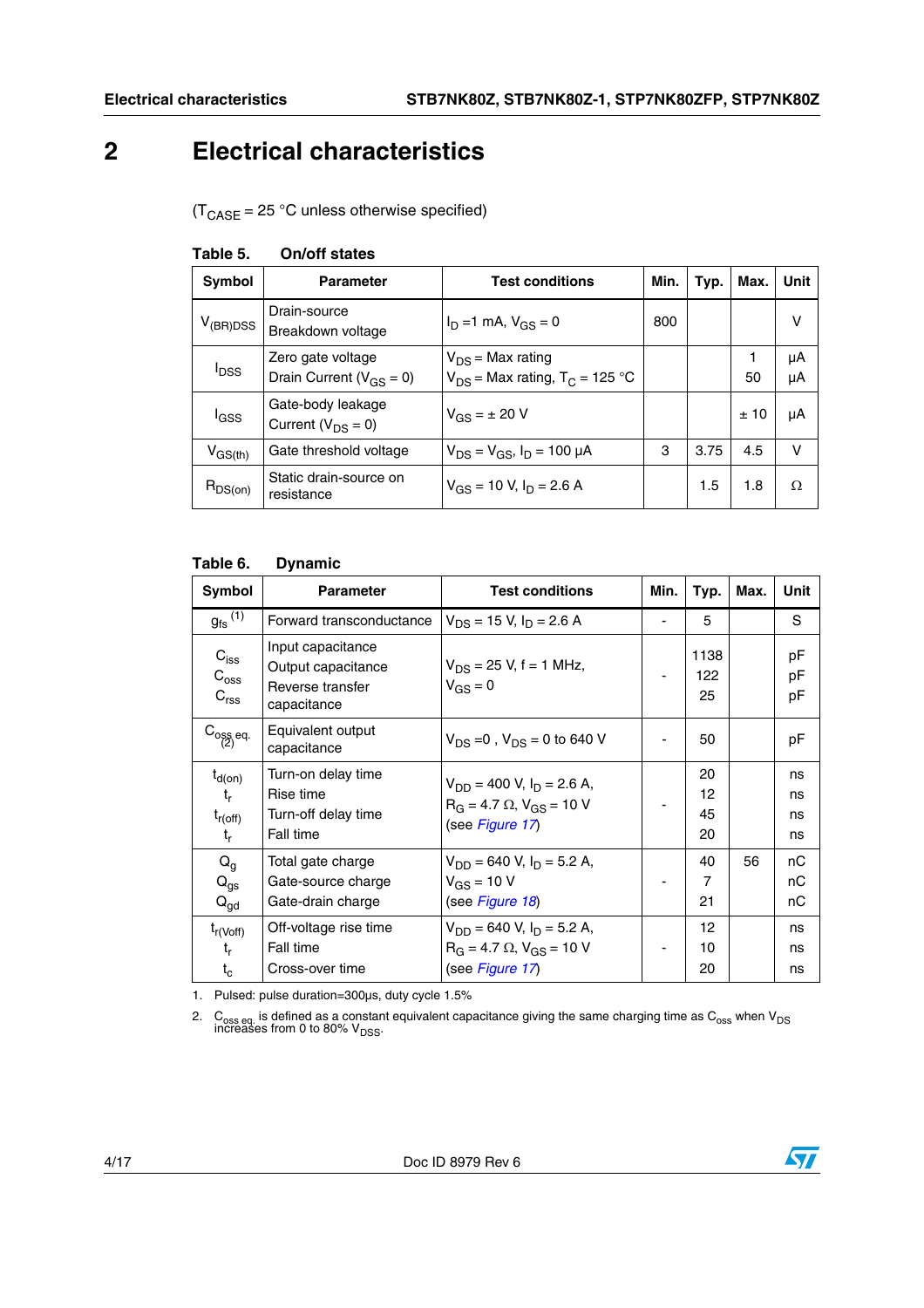| <b>Symbol</b>                            | <b>Parameter</b>                                                             | <b>Test conditions</b>                                                                       | Min.                     | Typ.                | Max.        | Unit          |
|------------------------------------------|------------------------------------------------------------------------------|----------------------------------------------------------------------------------------------|--------------------------|---------------------|-------------|---------------|
| <sup>I</sup> SD<br>$I_{SDM}^{(1)}$       | Source-drain current<br>Source-drain current (pulsed)                        |                                                                                              | $\overline{\phantom{0}}$ |                     | 5.2<br>20.8 | A<br>Α        |
| $V_{SD}^{(2)}$                           | Forward on voltage                                                           | $I_{SD}$ = 5.2 A, $V_{GS}$ = 0                                                               |                          |                     | 1.6         | v             |
| $t_{rr}$<br>$Q_{rr}$<br><sup>I</sup> RRM | Reverse recovery time<br>Reverse recovery charge<br>Reverse recovery current | $I_{SD}$ = 5.2 A, di/dt = 100<br>$A/\mu s$<br>$V_{DD}$ = 50 V, Tj = 150°C<br>(see Figure 22) | $\overline{\phantom{0}}$ | 530<br>3.31<br>12.5 |             | ns<br>μC<br>A |

**Table 7. Source drain diode**

1. Pulsed: pulse duration=300µs, duty cycle 1.5%

2. Pulse width limited by safe operating area

| Table 8. | Gate-source zener diode |  |
|----------|-------------------------|--|
|          |                         |  |

| <b>Symbol</b> | <b>Parameter</b>                                                | <b>Test conditions</b> | Min. l | $l$ Typ. | Max. | Unit |
|---------------|-----------------------------------------------------------------|------------------------|--------|----------|------|------|
| $BV_{GSO}$    | Gate-source breakdown voltage $ I_{GS} = \pm 1$ mA (open drain) |                        | -30    |          |      |      |

The built-in back-to-back Zener diodes have specifically been designed to enhance not only the device's ESD capability, but also to make them safely absorb possible voltage transients that may occasionally be applied from gate to source. In this respect the Zener voltage is appropriate to achieve an efficient and cost-effective intervention to protect the device's integrity. These integrated Zener diodes thus avoid the usage of external components.

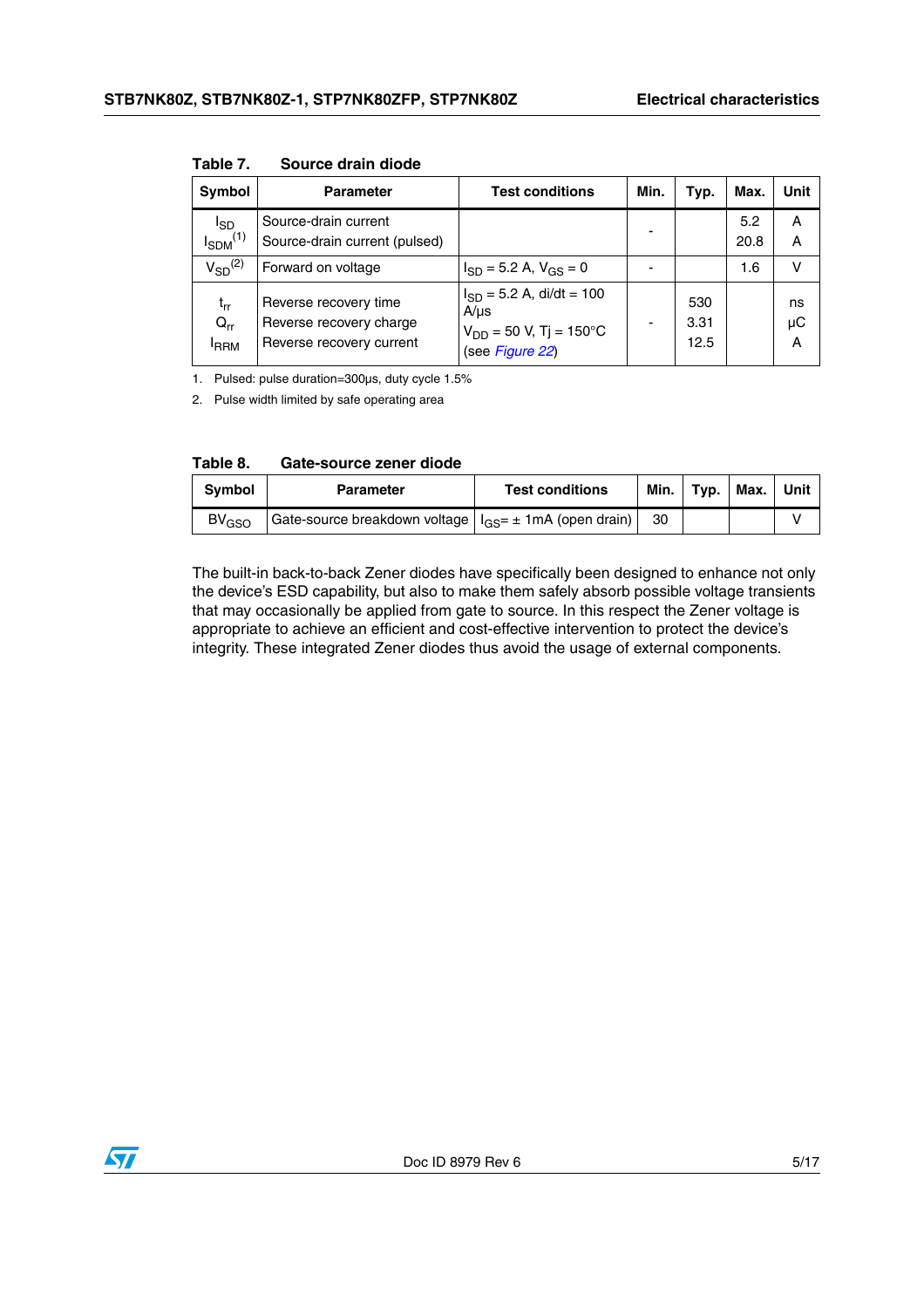$0.02$ 

 $10^{-2}$ 

 $10^{-5}$ 

 $\big)$ 0.01

 $10^{-3}$ 

SINGLE PULSE

 $10^{-4}$ 

## <span id="page-5-0"></span>**2.1 Electrical characteristics (curves)**

**Figure 2. Safe operating area for TO-220, D2PAK, I2PAK**



**Figure 4. Safe operating area for TO-220FP Figure 5. Thermal impedance for TO-220FP**











 $\delta = \frac{1}{P} \sqrt{\tau}$ 

 $\frac{10^{-1} t_p(s)}{10^{-1} t_p(s)}$ 

 $\frac{1}{10^{-2}}$ 



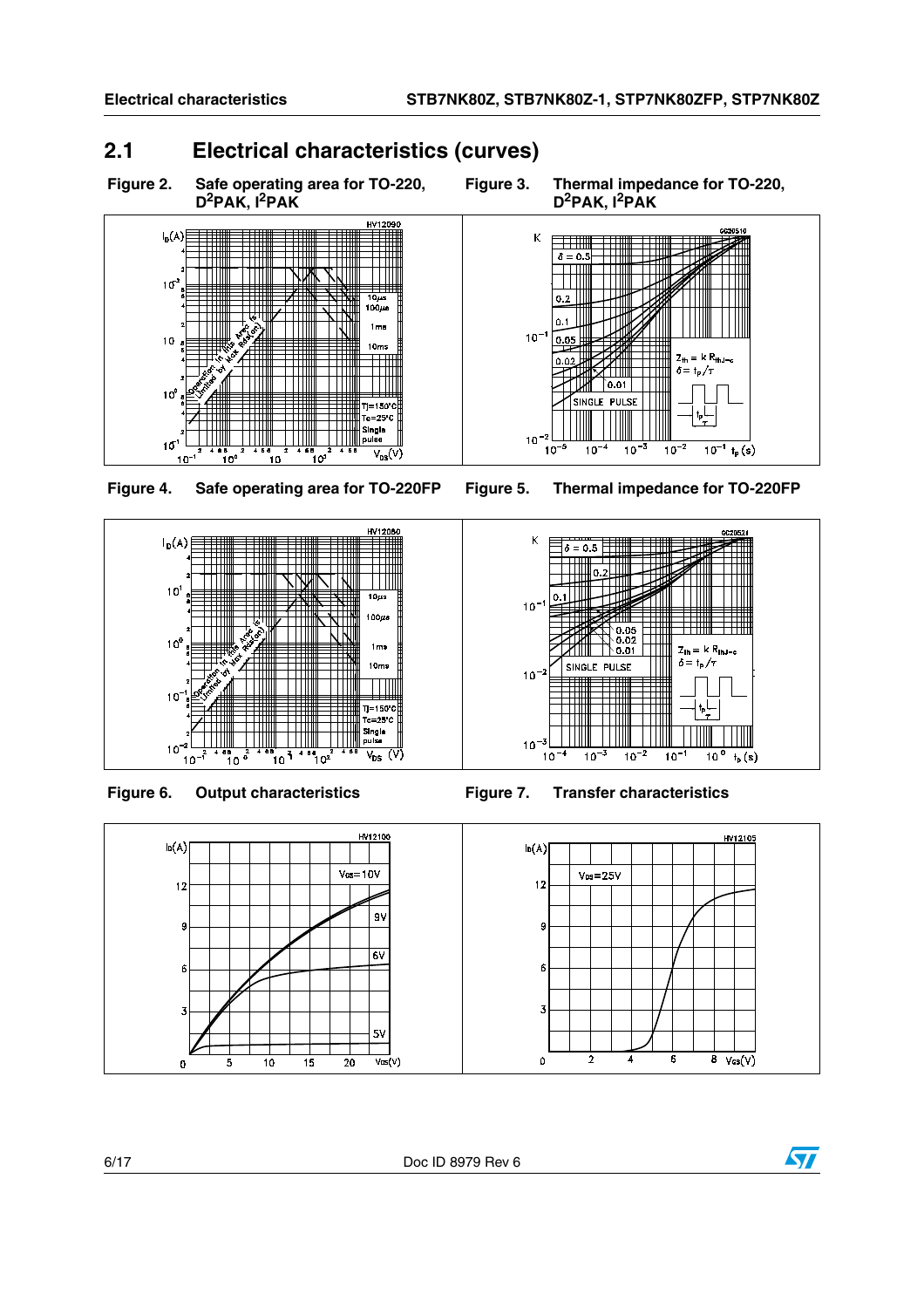$\sqrt{2}$ 

### **Figure 8. Transconductance Figure 9. Static drain-source on resistance**



**Figure 10. Gate charge vs gate-source voltage Figure 11. Capacitance variations**



**Figure 12. Normalized gate threshold voltage Figure 13. Normalized on resistance vs vs temperature**

**temperature**

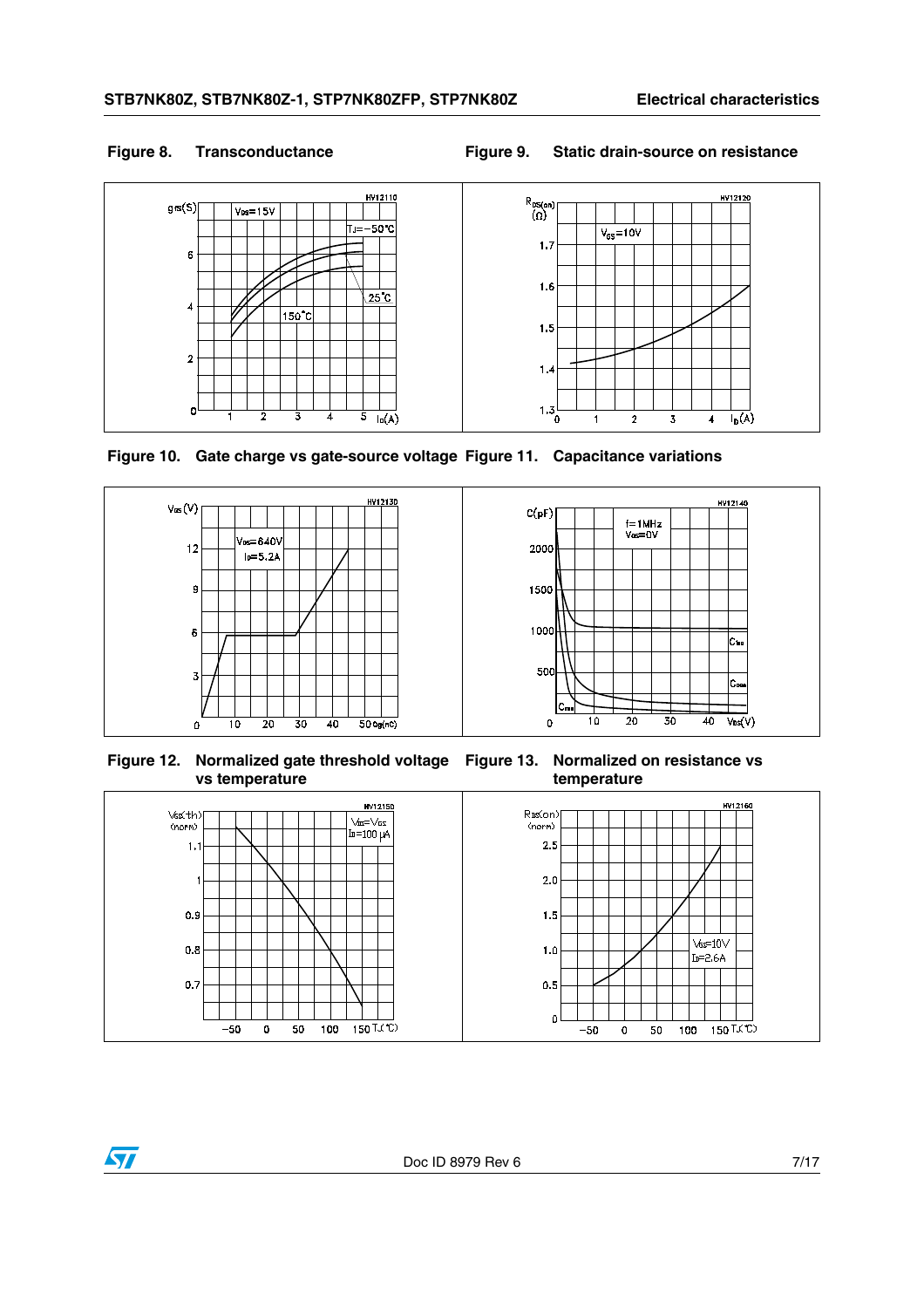### **Figure 14. Source-drain diode forward characteristic**





### **Figure 16. Maximum avalanche energy vs temperature**



HV10460  $BVbss(V)$ <br>(norm)  $I_D = 1mA$  $1.15$  $1.1$  $1.05$ 0.95  $0.9$  $-50$  $\overline{\mathbf{0}}$  $50$  $\overline{100}$  $150$   $\sqrt{C}$ 

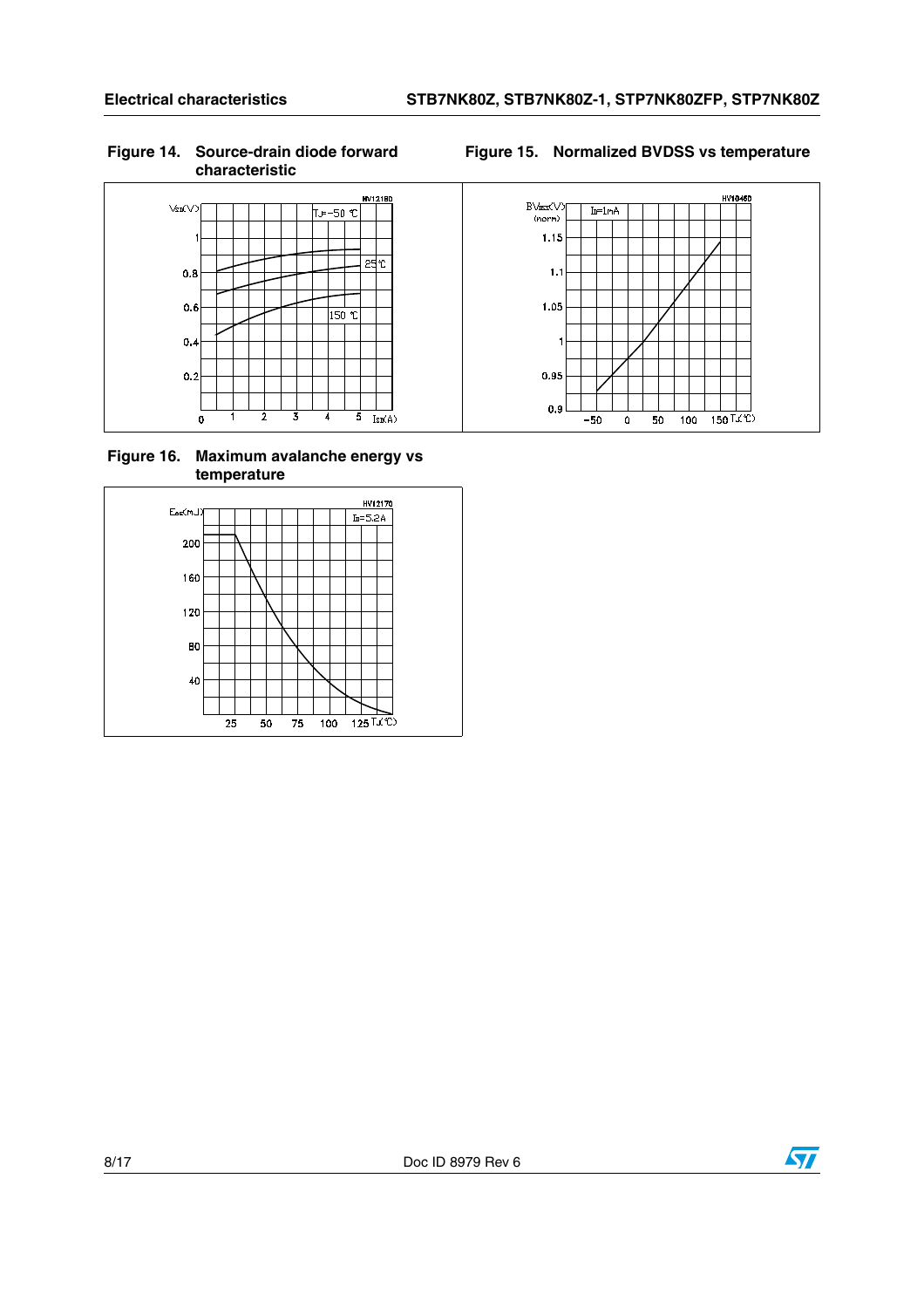# <span id="page-8-0"></span>**3 Test circuits**

<span id="page-8-1"></span>**Figure 17. Switching times test circuit for resistive load**



VDD 12V 47kΩ 1 1kΩ 100nF IG=CONST 100Ω Vi=20V=VGMAX  $\frac{1}{1}$   $\neq$  D.U.T. O 2200  $\vert$ 2.7kΩ VG µF फ्र  $47k\Omega$ 1kΩ .<br>Pw AM01469v1

<span id="page-8-2"></span>**Figure 18. Gate charge test circuit**

**circuit**

V<sub>D</sub> c

 $\Omega$ 

ID

**Figure 19. Test circuit for inductive load switching and diode recovery times Figure 20. Unclamped inductive load test** 







<span id="page-8-3"></span>

Pw



D.U.T.

2200 µF

3.3

 $\mu$ F | VDD

L

see

≭



AM01471v1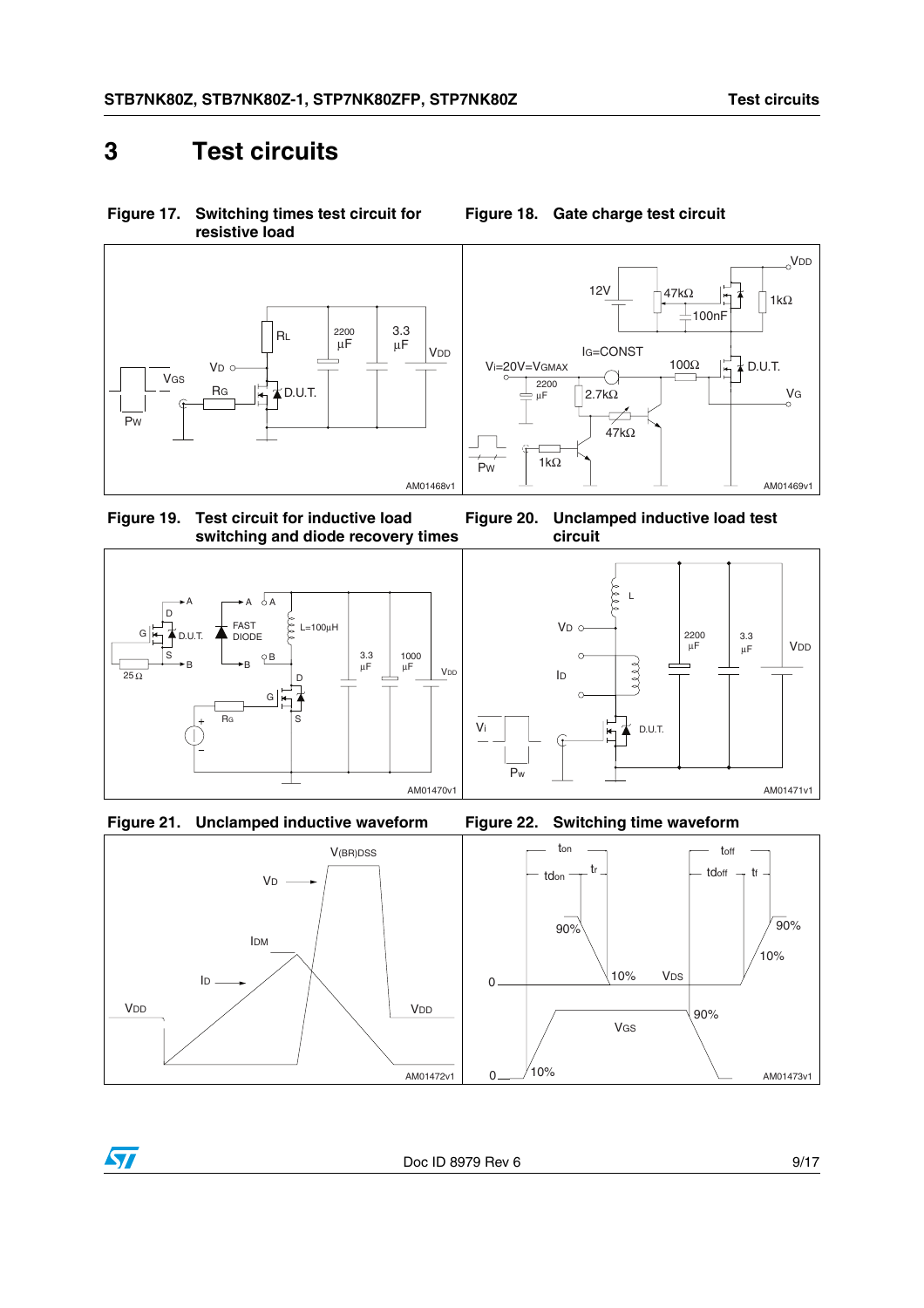# <span id="page-9-0"></span>**4 Package mechanical data**

In order to meet environmental requirements, ST offers these devices in different grades of ECOPACK® packages, depending on their level of environmental compliance. ECOPACK® specifications, grade definitions and product status are available at: www.st.com. ECOPACK is an ST trademark.

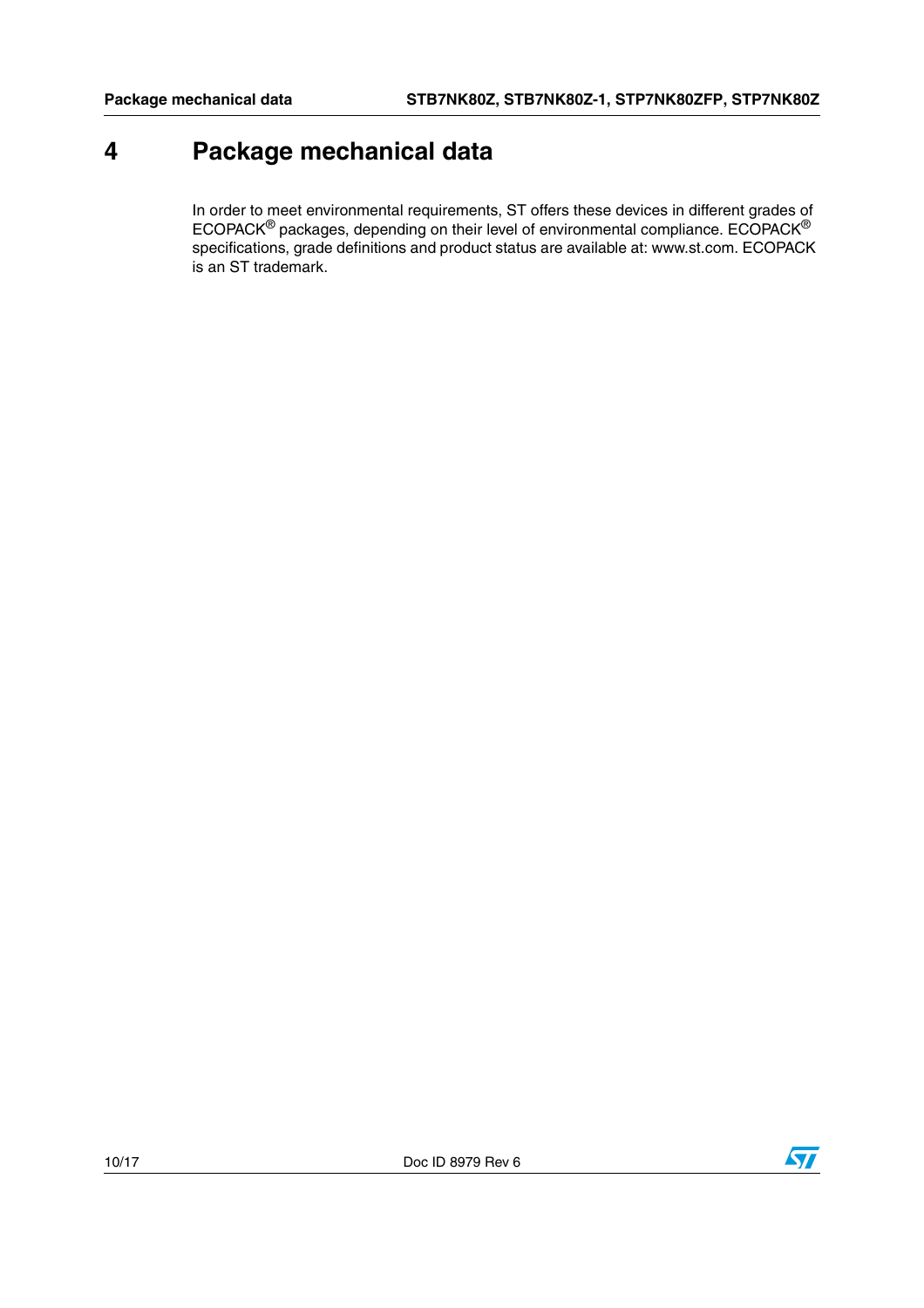| Dim.                      | mm               |      |              |  |  |  |
|---------------------------|------------------|------|--------------|--|--|--|
|                           | Min.             | Typ. | Max.         |  |  |  |
| $\mathsf A$               | 4.4              |      | 4.6          |  |  |  |
| $\sf B$                   | 2.5              |      | 2.7          |  |  |  |
| D                         | 2.5              |      | 2.75         |  |  |  |
| $\mathsf E$               | 0.45             |      | $0.7\,$      |  |  |  |
| $\mathsf F$               | 0.75             |      | $\mathbf{1}$ |  |  |  |
| F1                        | 1.15             |      | 1.70         |  |  |  |
| F <sub>2</sub>            | 1.15             |      | 1.70         |  |  |  |
| ${\bf G}$                 | 4.95             |      | 5.2          |  |  |  |
| G <sub>1</sub>            | 2.4              |      | 2.7          |  |  |  |
| $\boldsymbol{\mathsf{H}}$ | 10               |      | 10.4         |  |  |  |
| L2                        |                  | 16   |              |  |  |  |
| L <sub>3</sub>            | 28.6             |      | 30.6         |  |  |  |
| L4                        | 9.8              |      | 10.6         |  |  |  |
| L <sub>5</sub>            | 2.9              |      | 3.6          |  |  |  |
| $\mathsf{L}6$             | 15.9             |      | 16.4         |  |  |  |
| $\mathsf{L}7$             | $\boldsymbol{9}$ |      | 9.3          |  |  |  |
| Dia                       | 3                |      | 3.2          |  |  |  |

**Table 9. TO-220FP mechanical data**

## **Figure 23. TO-220FP drawing**



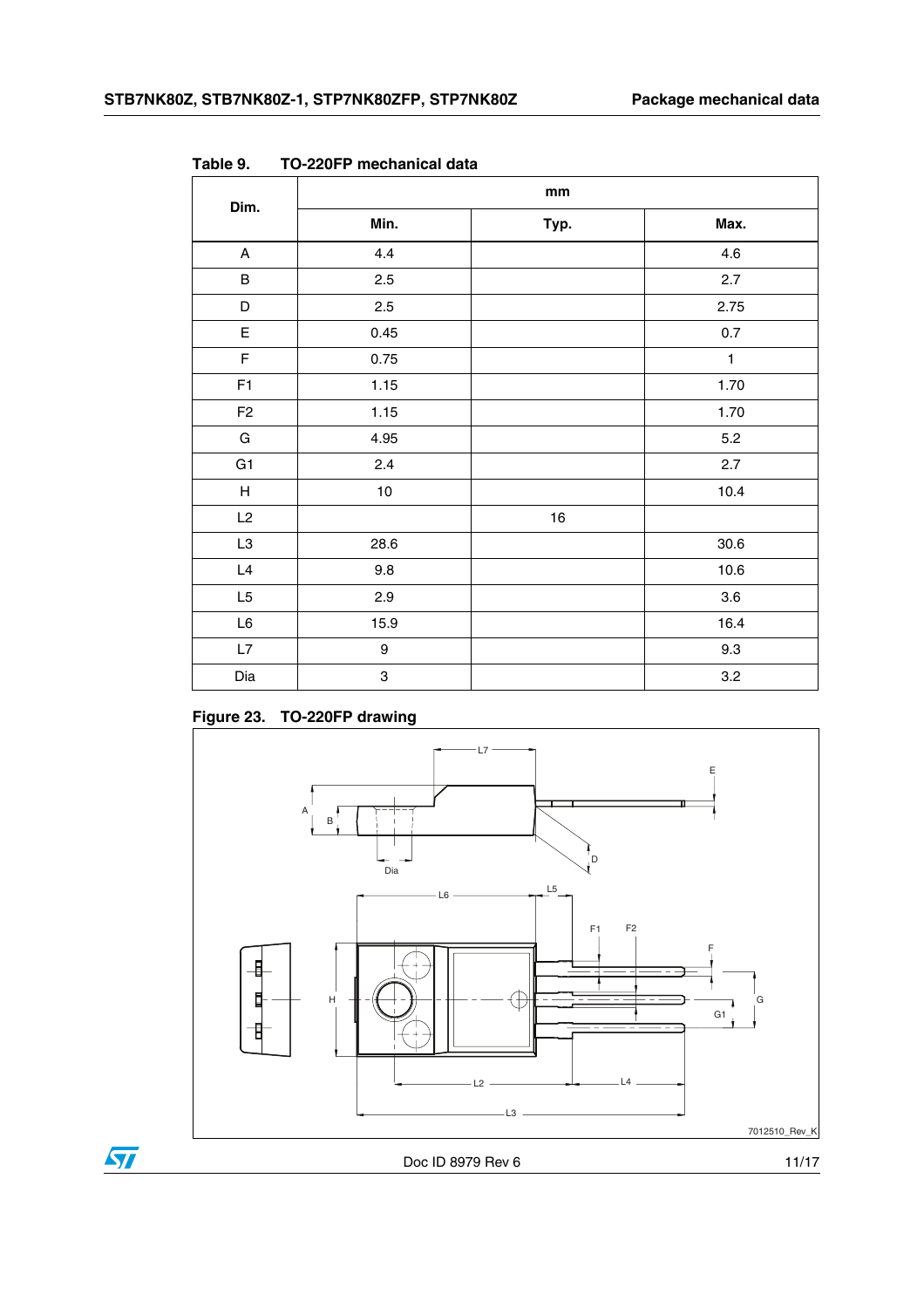|  |  |  | TO-220 type A mechanical data |  |
|--|--|--|-------------------------------|--|
|--|--|--|-------------------------------|--|

|                 |       | mm         |            |  |  |  |  |
|-----------------|-------|------------|------------|--|--|--|--|
| Dim             | Min   | <b>Typ</b> | <b>Max</b> |  |  |  |  |
| A               | 4.40  |            | 4.60       |  |  |  |  |
| $\mathsf b$     | 0.61  |            | 0.88       |  |  |  |  |
| b1              | 1.14  |            | 1.70       |  |  |  |  |
| $\mathbf C$     | 0.48  |            | 0.70       |  |  |  |  |
| D               | 15.25 |            | 15.75      |  |  |  |  |
| D <sub>1</sub>  |       | 1.27       |            |  |  |  |  |
| Ε               | 10    |            | 10.40      |  |  |  |  |
| e               | 2.40  |            | 2.70       |  |  |  |  |
| e <sub>1</sub>  | 4.95  |            | 5.15       |  |  |  |  |
| F               | 1.23  |            | 1.32       |  |  |  |  |
| H1              | 6.20  |            | 6.60       |  |  |  |  |
| J1              | 2.40  |            | 2.72       |  |  |  |  |
| L               | 13    |            | 14         |  |  |  |  |
| L1              | 3.50  |            | 3.93       |  |  |  |  |
| L <sub>20</sub> |       | 16.40      |            |  |  |  |  |
| L30             |       | 28.90      |            |  |  |  |  |
| ØP              | 3.75  |            | 3.85       |  |  |  |  |
| Q               | 2.65  |            | 2.95       |  |  |  |  |



12/17 Doc ID 8979 Rev 6

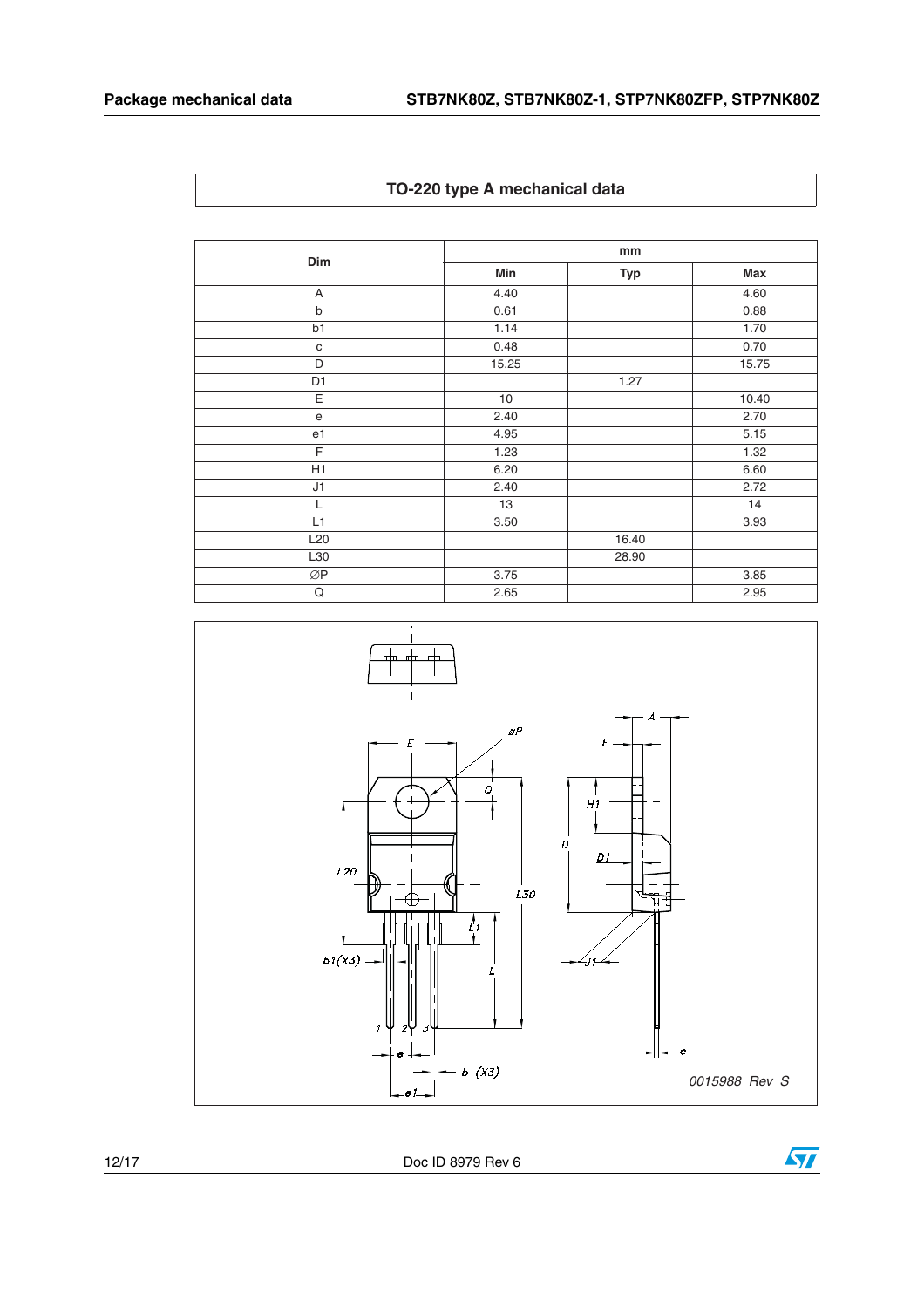|  |  | I <sup>2</sup> PAK (TO-262) mechanical data |  |
|--|--|---------------------------------------------|--|
|--|--|---------------------------------------------|--|

| <b>Dim</b>     | mm   |            |       | inch  |     |       |  |
|----------------|------|------------|-------|-------|-----|-------|--|
|                | Min  | <b>Typ</b> | Max   | Min   | Typ | Max   |  |
| A              | 4.40 |            | 4.60  | 0.173 |     | 0.181 |  |
| A <sub>1</sub> | 2.40 |            | 2.72  | 0.094 |     | 0.107 |  |
| b              | 0.61 |            | 0.88  | 0.024 |     | 0.034 |  |
| b <sub>1</sub> | 1.14 |            | 1.70  | 0.044 |     | 0.066 |  |
| C              | 0.49 |            | 0.70  | 0.019 |     | 0.027 |  |
| c2             | 1.23 |            | 1.32  | 0.048 |     | 0.052 |  |
| D              | 8.95 |            | 9.35  | 0.352 |     | 0.368 |  |
| e              | 2.40 |            | 2.70  | 0.094 |     | 0.106 |  |
| e1             | 4.95 |            | 5.15  | 0.194 |     | 0.202 |  |
| Ε              | 10   |            | 10.40 | 0.393 |     | 0.410 |  |
|                | 13   |            | 14    | 0.511 |     | 0.551 |  |
| L1             | 3.50 |            | 3.93  | 0.137 |     | 0.154 |  |
| L2             | 1.27 |            | 1.40  | 0.050 |     | 0.055 |  |

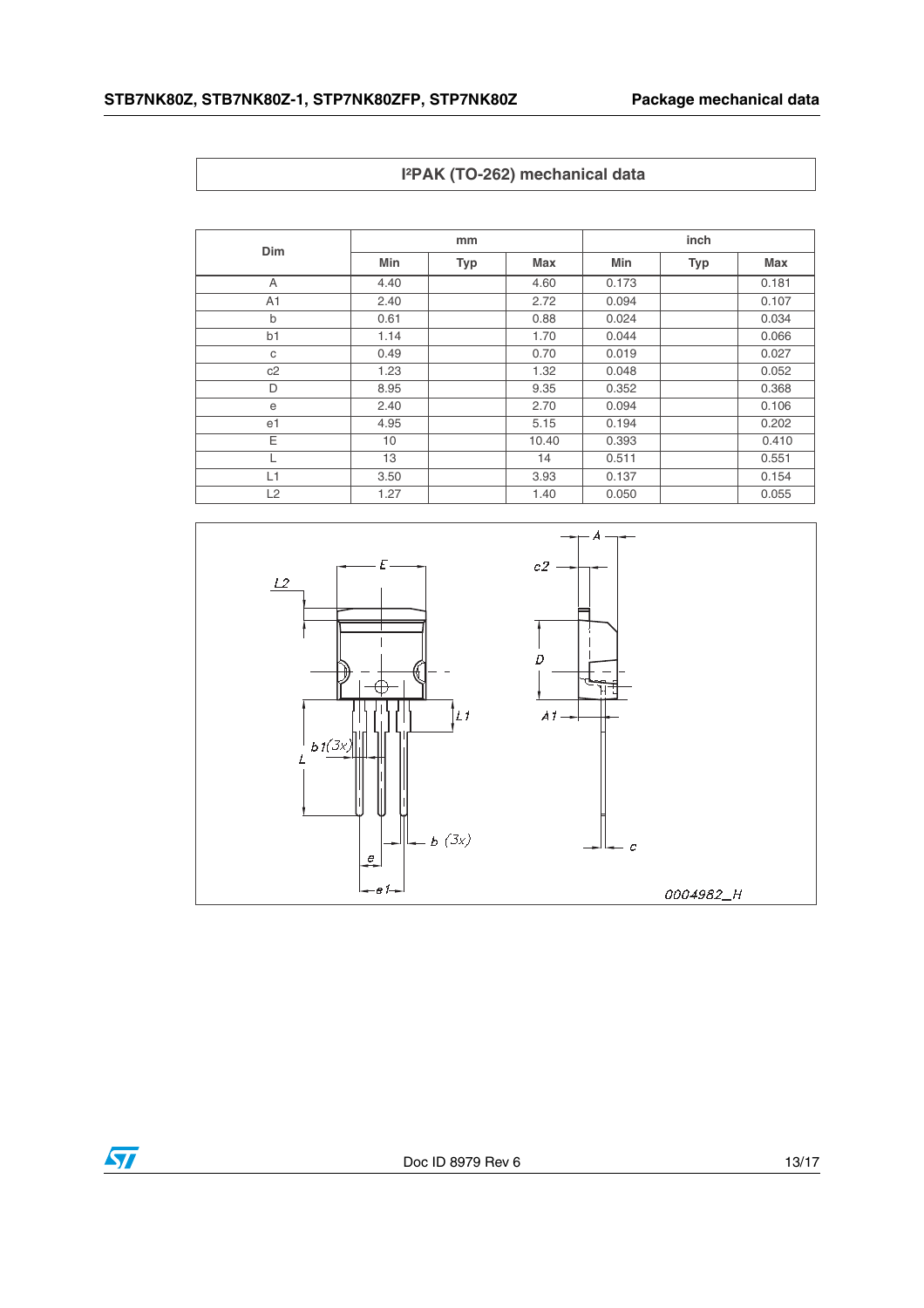|                | mm          |      |             | inch        |       |             |
|----------------|-------------|------|-------------|-------------|-------|-------------|
| Dim            | Min         | Typ  | Max         | Min         | Typ   | Max         |
| A              | 4.40        |      | 4.60        | 0.173       |       | 0.181       |
| A <sub>1</sub> | 0.03        |      | 0.23        | 0.001       |       | 0.009       |
| $\mathsf{b}$   | 0.70        |      | 0.93        | 0.027       |       | 0.037       |
| b <sub>2</sub> | 1.14        |      | 1.70        | 0.045       |       | 0.067       |
| $\mathbf{C}$   | 0.45        |      | 0.60        | 0.017       |       | 0.024       |
| c2             | 1.23        |      | 1.36        | 0.048       |       | 0.053       |
| D              | 8.95        |      | 9.35        | 0.352       |       | 0.368       |
| D <sub>1</sub> | 7.50        |      |             | 0.295       |       |             |
| E              | 10          |      | 10.40       | 0.394       |       | 0.409       |
| E1             | 8.50        |      |             | 0.334       |       |             |
| $\mathbf e$    |             | 2.54 |             |             | 0.1   |             |
| e1             | 4.88        |      | 5.28        | 0.192       |       | 0.208       |
| H              | 15          |      | 15.85       | 0.590       |       | 0.624       |
| J1             | 2.49        |      | 2.69        | 0.099       |       | 0.106       |
| L              | 2.29        |      | 2.79        | 0.090       |       | 0.110       |
| L1             | 1.27        |      | 1.40        | 0.05        |       | 0.055       |
| L2             | 1.30        |      | 1.75        | 0.051       |       | 0.069       |
| R              |             | 0.4  |             |             | 0.016 |             |
| V <sub>2</sub> | $0^{\circ}$ |      | $8^{\circ}$ | $0^{\circ}$ |       | $8^{\circ}$ |



14/17 Doc ID 8979 Rev 6

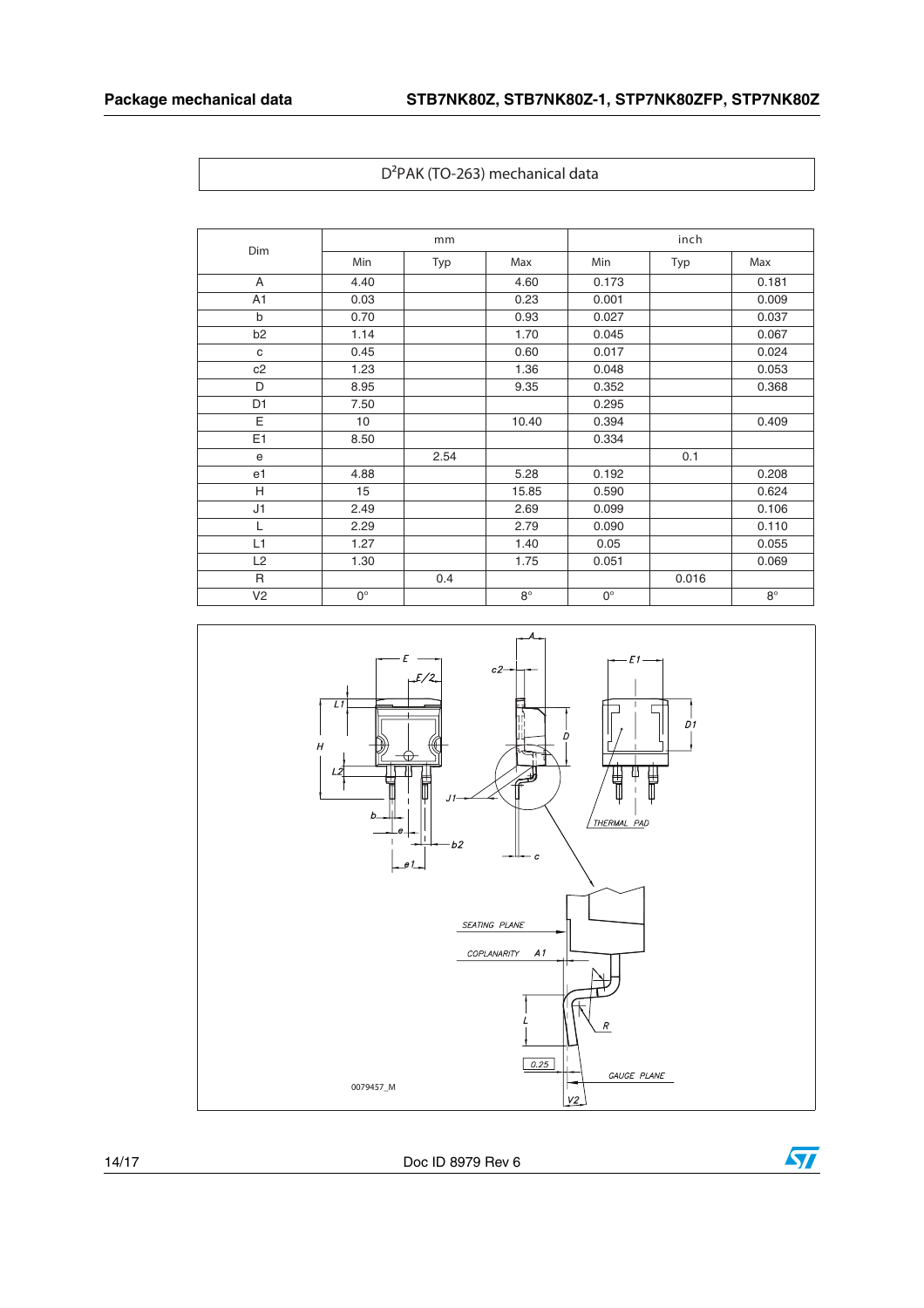## <span id="page-14-0"></span>**5 Packaging mechanical data**

## **D2PAK FOOTPRINT**



## **TAPE AND REEL SHIPMENT**



on sales type

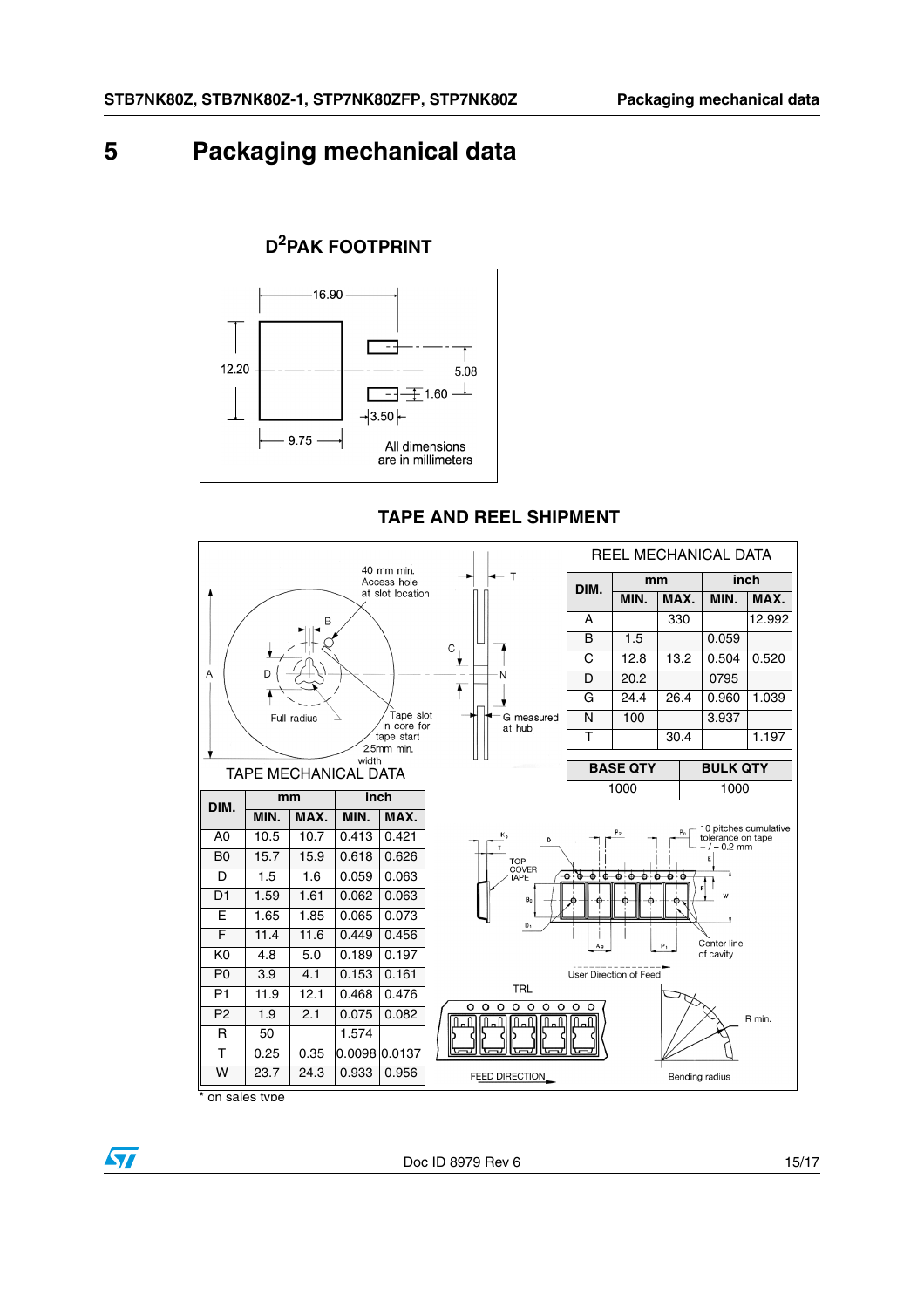# <span id="page-15-0"></span>**6 Revision history**

**Table 10. Revision history**

| <b>Revision</b><br><b>Date</b> |   | <b>Changes</b>                    |
|--------------------------------|---|-----------------------------------|
| 09-Sep-2004                    | 3 | Complete version                  |
| 16-Aug-2006                    | 4 | New template, no content change   |
| 09-Oct-2006                    | 5 | Corrected order code              |
| 28-Mar-2010<br>6               |   | Corrected Table 1: Device summary |